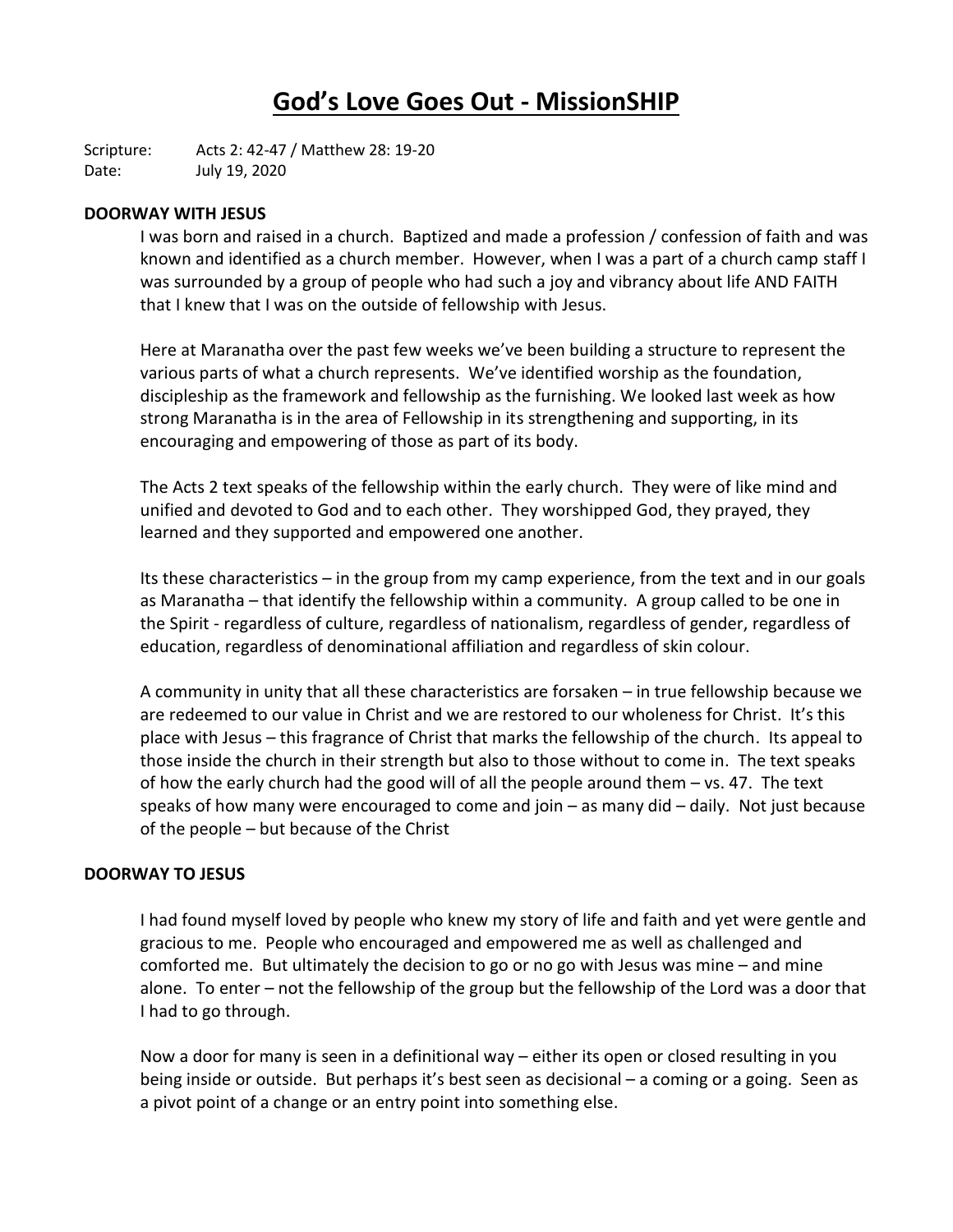Jesus in John 10: 7 speaks of Himself as the door / gate and that no one comes to the Father except through Him. In Matthew 7: 7-14 Jesus invites the listener to *knock and the door will be opened for you*. In Revelation 3: 8, 20 offers the invitation to come through the door when He declares that He *stand at the door and knock*

# **DOORWAY FOR JESUS**

# MISSIONAL PERSPECTIVE – GOD'S MISSION

The door isn't about in or out but rather a perspective that's neither inside or outside but rather upward to see God's calling. Some see the door opening inward allowing entrance into the fellowship of believers. Then they see the door opening outward exiting into the world.

But the door opens both ways – inviting a journey further forward in response to God's call. For Mission work is not about us. It's God's mission – not ours. Missio – Dei is the Latin phrase meaning - The Mission of God. David Bosch is quoted as saying - *It is not the church of God that has a mission in the world. It the God of mission who has a church in the world*

In Acts 2: 47 we see that the LORD added daily to those who were being saved. It is the Lord who is the primary acting agent in mission work. Our mission is to be faithful to God. Our mission is to be obedient to God

# MISSIONAL FOCUS

Mission ministry in church is HUGE and I only want to go over a general focus today. Part of Maranatha YYC identity is Mark 12:30 where the church is called to Love God and to Love their neighbour as themselves. The Great Commandment.

I like to see this as being a connection between the love interests in our lives. We love God and we love those around us and want to connect them together. We see the needs within our culture for Christ to be real – spiritually, economically, socially, politically etc. and desire to connect the needs with the truth of how Christ can meet them.

The challenge of missionship then in to simply live out our faith. Our faith in our worship, our discipleship and our fellowship. Our faith in our forgiveness, our freedom and in our love. Even to live out our faith in our questions, hopes and dreams.

Another part of Maranatha's identity is 2 Corinthians 5 where the church is called to be ambassadors for Christ. To be representatives of Christ in another culture / country / context etc.